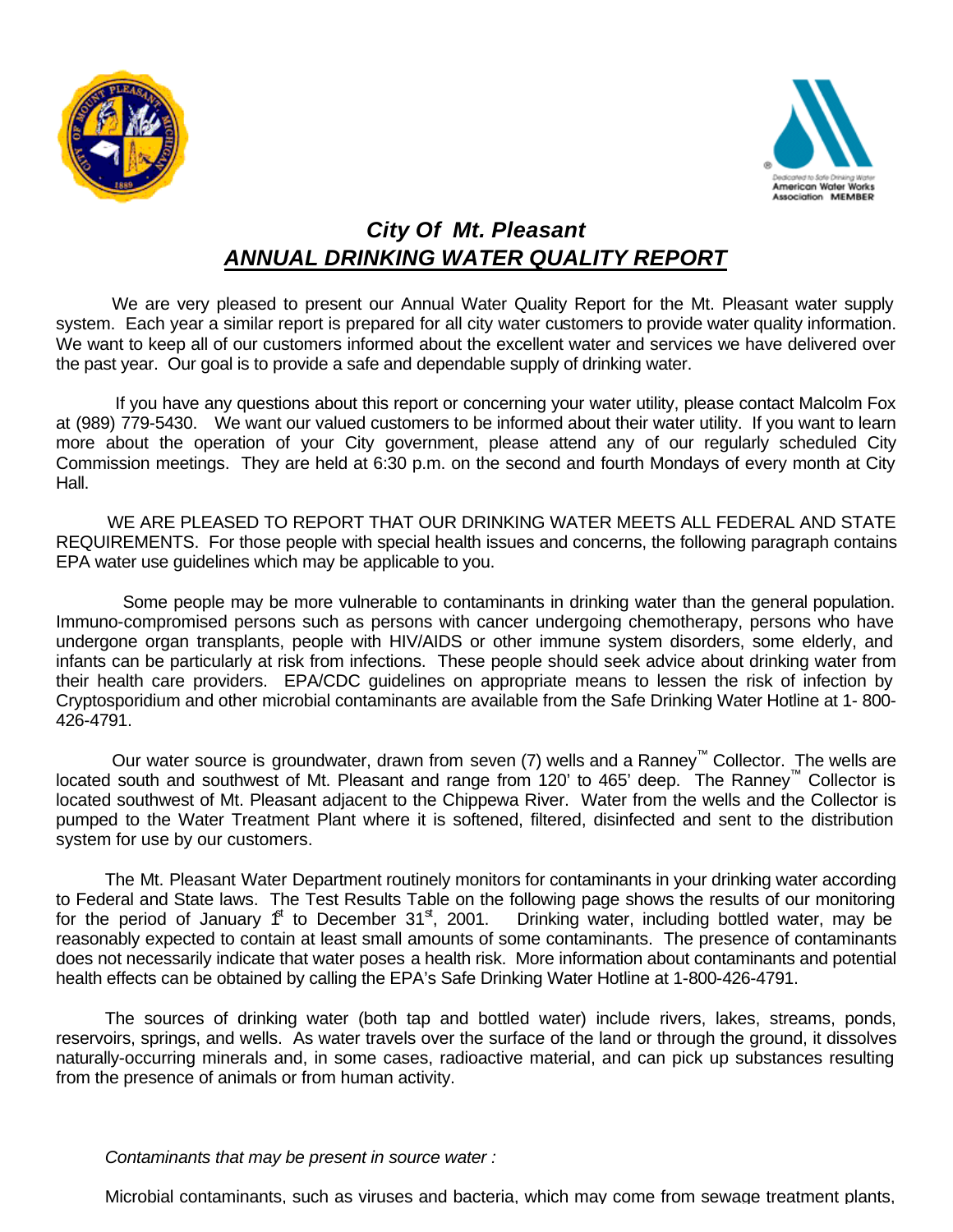septic systems, agricultural livestock operations, and wildlife. Inorganic contaminants, such as salts and metals, which can be naturally-occurring or result from urban storm water run-off, industrial, or domestic wastewater discharges, oil and gas production, mining, or farming.

Pesticides and herbicides, which may come from a variety of sources such as agriculture, urban storm water run-off, and residential uses. Organic chemical contaminants, including synthetic and volatile organic chemicals, which are by-products of industrial processes and petroleum production, and can also come from gas stations, urban storm water run-off, and septic systems. Radioactive contaminants, which can be naturallyoccurring or be the result of oil and gas production and mining activities.

In order to ensure that tap water is safe to drink, the EPA prescribes regulations which limit the amount of certain contaminants in water provided by public water systems. FDA regulations establish limits for contaminants in bottled water which must provide the same protection for public health.

Presented below you will find many terms and abbreviations that might not be familiar to you. To help you better understand these terms, we've provided the following definitions:

*Non-Detects (ND)* - Laboratory analysis indicates that the constituent is not present.

*NA* - Not applicable.

**Parts per million (ppm) or Milligrams per liter (mg/l)** - A measure of the concentration of an element in water. One part per million is equivalent to one minute in two years, or one inch in sixteen miles.

**Parts per billion (ppb) or Micrograms per liter** - A measure of the concentration of an element in water. One part per billion is equivalent to one minute in 2,000 years, or one inch in sixteen thousand miles.

*Nephelometric Turbidity Unit (NTU)* - Turbidity is a measure of the clarity of the water. We monitor turbidity because it is a good indicator of the effectiveness of our filtration system. Turbidity in excess of 5 NTU is just noticeable to the average person.

*Action Level (AL)* - The concentration of a contaminant which, if exceeded, triggers treatment or other requirements which a water system must follow.

*Treatment Technique (TT)* - A treatment technique is a required process intended to reduce the level of a contaminant in drinking water.

*Maximum Contaminant Level* - The "Maximum Allowed" (MCL) is the highest level of a contaminant that is allowed in drinking water. MCLs are set as close to the MCLGs as feasible using the best available treatment technology.

*Maximum Contaminant Level Goal* - The "Goal" (MCLG) is the level of a contaminant in drinking water below which there is no known or expected risk to health. MCLGs allow for a margin of safety.

Unregulated contaminants are those for which the EPA has not established drinking water standards. The City of Mt. Pleasant is monitoring for additional contaminants under the EPA's Unregulated Contaminant Monitoring Regulation (UCMR). The information collected under the UCMR will help the EPA determine future drinking water regulations. The results of the monitoring are available upon request.

**Test results are from 2001 unless otherwise noted.**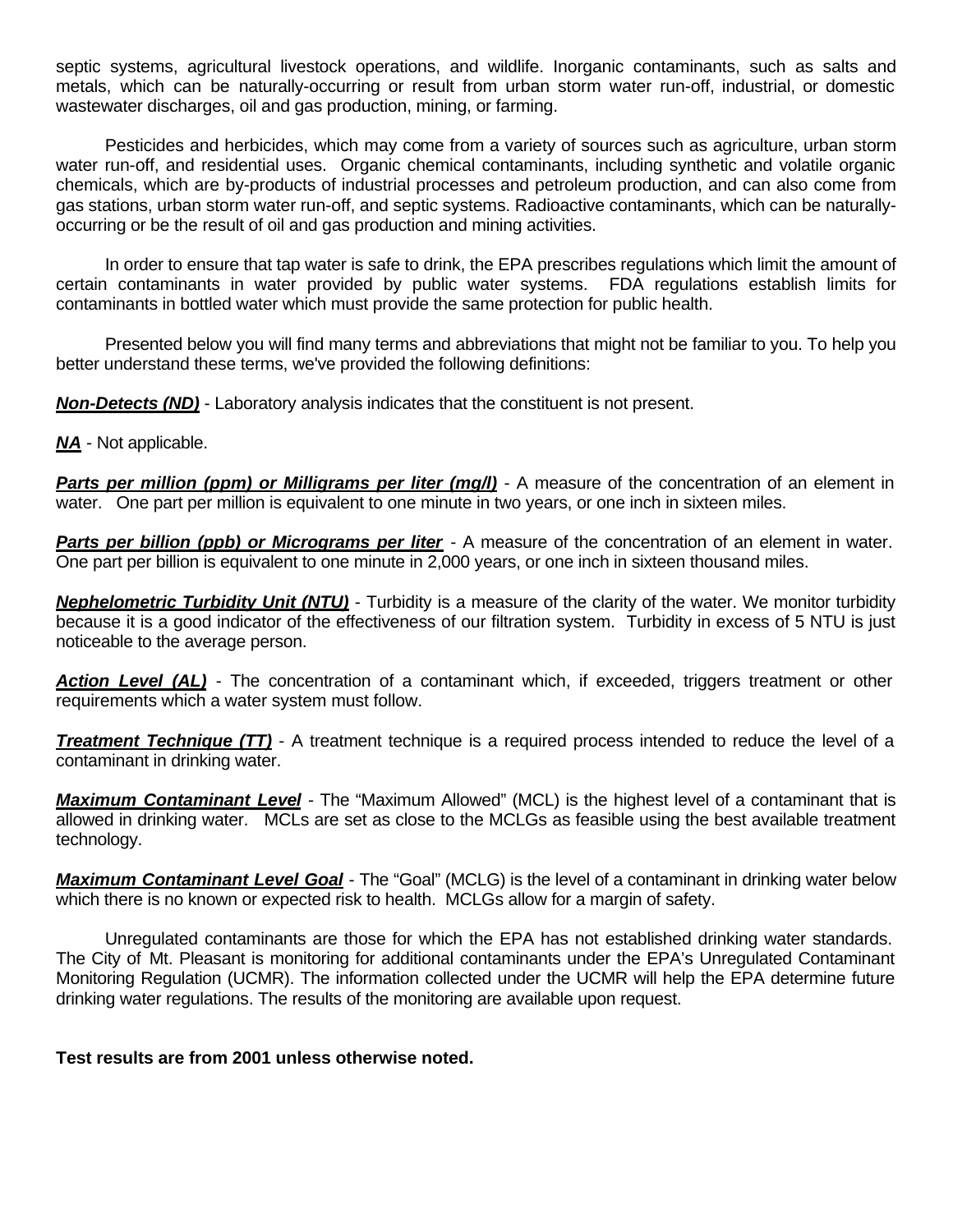| <b>TEST RESULTS TABLE</b>                                                                                            |                         |                        |                         |                        |                     |                                               |
|----------------------------------------------------------------------------------------------------------------------|-------------------------|------------------------|-------------------------|------------------------|---------------------|-----------------------------------------------|
| Contaminant                                                                                                          | Violation<br><b>Y/N</b> | Level<br>Detected      | Unit<br>Measuremen<br>t | MCL-<br>Max<br>Allowed | <b>MCLG</b><br>Goal | Likely Source of Contamination                |
| <b>Regulated Physical Substances</b>                                                                                 |                         |                        |                         |                        |                     |                                               |
| 1. Turbidity<br>lowest % samples meeting<br>treatment limits (where<br>100% indicates full<br>compliance)<br>$max =$ | N <sub>o</sub>          | 100%<br>0.08           | <b>NTU</b>              | <b>TT</b>              | n/a                 | Soil runoff                                   |
| <b>Regulated Inorganic Substances</b>                                                                                |                         |                        |                         |                        |                     |                                               |
| 2. Arsenic (1999)<br>$range =$<br>$maximum =$                                                                        | N <sub>o</sub>          | n/a<br>$\mathbf{1}$    | ppb                     | 50                     | n/a                 | Erosion of natural deposits                   |
| 3. Copper (2000)<br>$90^{th}$ % =<br># exceeding $AL =$                                                              | N <sub>o</sub>          | .052<br>$\overline{0}$ | ppm                     | $AL=1.3$               | 1.3                 | Corrosion of household plumbing<br>systems    |
| Fluoride<br>4.<br>$range =$<br>$maximum =$                                                                           | N <sub>o</sub>          | $0.2 - 1.3$<br>1.3     | ppm                     | $\overline{4}$         | $\overline{4}$      | water additive which promotes<br>strong teeth |
| 5.<br>Lead $(2000)$<br>$90^{th}$ % =<br># exceeding $AL =$                                                           | N <sub>o</sub>          | 3<br>$\mathbf{1}$      | ppb                     | $AL=15$                | $\boldsymbol{0}$    | Corrosion of household plumbing<br>systems    |
| Regulated Volatile Organic Contaminants (monitored in the distribution system)                                       |                         |                        |                         |                        |                     |                                               |
| 6. TTHM<br>[Total trihalomethanes]<br>$range =$<br>Highest Ave $=$                                                   | N <sub>0</sub>          | 30-58<br>46            | ppb                     | 80                     | $\theta$            | By-product of drinking water<br>chlorination  |
| Detected Unregulated Contaminants (monitored at the Water Treatment Plant tap)                                       |                         |                        |                         |                        |                     |                                               |
| 7. Dichlorobromomethane<br>$range =$<br>$average =$                                                                  | n/a                     | $0.5 - 2.5$<br>2.5     | ppb                     | n/a                    | n/a                 | By-product of drinking water<br>chlorination. |
| 8. Bromoform<br>$range =$<br>$average =$                                                                             | n/a                     | $ND-0.4$<br>0.4        | ppb                     | n/a                    | n/a                 | By-product of drinking water<br>chlorination. |
| 9. Chloroform<br>$range =$<br>$average =$                                                                            | n/a                     | $1.1 - 2.3$<br>2.3     | ppb                     | n/a                    | n/a                 | By-product of drinking water<br>chlorination. |
| 10. Chlorodibromomethane<br>$range =$<br>$average =$                                                                 | n/a                     | Trace-1.3<br>1.3       | ppb                     | n/a                    | n/a                 | By-product of drinking water<br>chlorination. |
| 11. Sodium<br>$range =$<br>$average =$                                                                               | n/a                     | n/a<br>88              | Mg/L                    | n/a                    | n/a                 | Erosion of natural deposits.                  |

As you can see by the test results table, our system had no MCL violations. We're proud that your drinking water meets or exceeds all Federal and State requirements. More information about contaminants and potential health effects can be obtained by calling the Environmental Protection Agency's Safe Drinking Water Hotline at 1-800-426-4791.

MCLs are set at very stringent levels. To understand the possible health effects described for many regulated constituents, a person would have to drink two (2) liters of water everyday, which is approximately eight (8) - 8 ounce glasses of water, at the MCL level for a lifetime to have a one-in-a-million chance of having